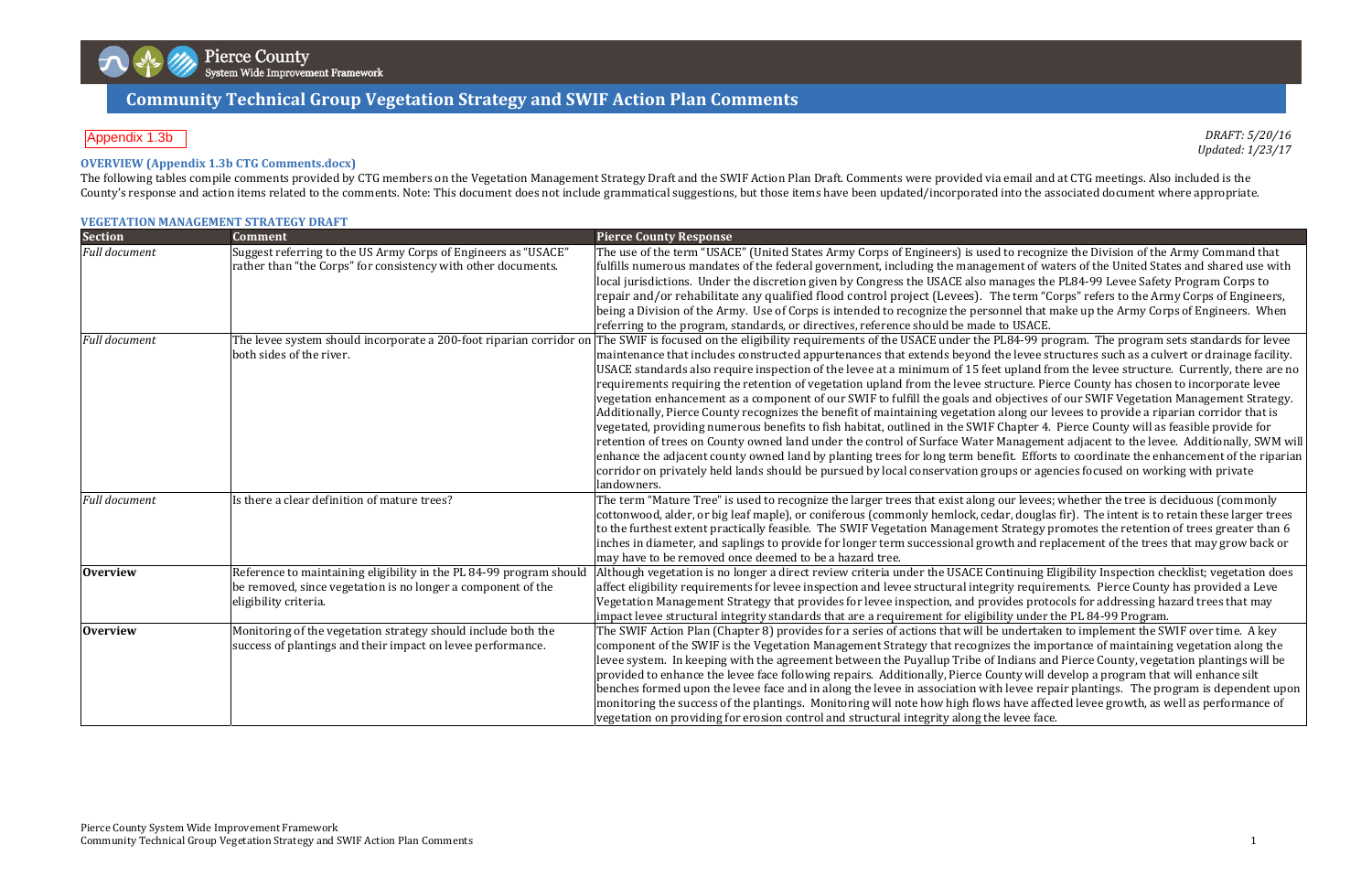**Items" to be included with the SWIF Plan and Vegetation Management Strategy for independent <b>in E s s an Action Plan item.** 

the SWIF Plan.. The levee vegetation community 4.1 - "PL84-99 Levee Vegetation communities Map

st fit into agreed upon levee maintenance guidelines, **pose additional guidelines on levee and vegetation maintenance.**" **Develop MOU for trail use/vegetation removal**

 $e$  is approximately 1,140 acres of land associated with The 80% remaining upland property is privately held these upland property owners.

ings on the upland side of the levee to offset the

ings that may be available to provide a successional Its have been achieved where the levee face has been al propagation. Vegetation will be thinned or mowed to or visual and physical access. . As older vegetation dies will require oversight by a biologist to recognize these growth cluster, as older vegetation is displaced.  $\overline{\text{h}}$ e levee face when tied to a levee repair, removal of

**Additionally, these maps will be found on the SWIF webpage: http://www.co.pierce.wa.us/index.aspx?nid=4351**

e the use of our levees for public recreation where the vegetation strategy.

#### follow in identifying opportunities to provide for **growth of smaller vegetation, clustered to accommodate levee site inspections.**

e inspection windows and clusters of native vegetation to provide for inspection is  $8$  feet. In some cases this will tion has been limited to primarily grass. In heavily n window, while retaining a minimum 8ft cluster of ommodated in smaller clusters the clusters of vegetation ed may be extended out a distance of up to 25 feet in f vegetation with larger openings (up to 25 ft.) will be otable". Additionally, levee inspections by staff may s signs of evolving levee deficiencies.

| <b>Section</b>                                                                                                                             | <b>Comment</b>                                                                                                                                                                                                                                                                                                                                                                                                                                                                                                                                                                                                                                                                                      | <b>Pierce County Response</b>                                                                                                                                                                                                                                                                                                                                                                                                                                                                                                                                                                                                                                                                                                                                                                                                                                                                                                        |
|--------------------------------------------------------------------------------------------------------------------------------------------|-----------------------------------------------------------------------------------------------------------------------------------------------------------------------------------------------------------------------------------------------------------------------------------------------------------------------------------------------------------------------------------------------------------------------------------------------------------------------------------------------------------------------------------------------------------------------------------------------------------------------------------------------------------------------------------------------------|--------------------------------------------------------------------------------------------------------------------------------------------------------------------------------------------------------------------------------------------------------------------------------------------------------------------------------------------------------------------------------------------------------------------------------------------------------------------------------------------------------------------------------------------------------------------------------------------------------------------------------------------------------------------------------------------------------------------------------------------------------------------------------------------------------------------------------------------------------------------------------------------------------------------------------------|
| <b>Objectives</b>                                                                                                                          | Habitat should be considered equally as part of flood risk reduction<br>and a risk analysis to habitat needs to be conducted.                                                                                                                                                                                                                                                                                                                                                                                                                                                                                                                                                                       | The Vegetation Strategy lists two main Objectives in regards to habitat: 1.) per<br>Perform veg. management in a manner that avoids or minimizes impacts upon<br>the replanting of vegetation, incorporating LWD back into the system, and follo<br>work activity such as erosion control, turbidity control, and minimizing the am<br>Action: Include a number of "Action Items" to be included with the SWIF F<br>implementation. Develop Vegetation Strategy SOP to standardize the pra                                                                                                                                                                                                                                                                                                                                                                                                                                           |
| <b>Levee Vegetation</b><br><b>Management Strategy -</b><br><b>Deliverables</b><br><b>Riparian Vegetation</b><br><b>Communities Mapping</b> | Where can I review the current vegetation communities mapping?                                                                                                                                                                                                                                                                                                                                                                                                                                                                                                                                                                                                                                      | Action: The vegetation communities mapping is discussed in Chapter 4 of<br>maps will also be attached as an appendix to the draft SWIF as Appendix $\ell$<br>Portfolio".<br>Additionally, these maps will be found on the SWIF webpage: <u>http://www</u>                                                                                                                                                                                                                                                                                                                                                                                                                                                                                                                                                                                                                                                                            |
| <b>General Guidelines</b>                                                                                                                  | Multi-use of levees, such as trails, should not negatively affect the<br>priority of maintaining habitat for species protection.                                                                                                                                                                                                                                                                                                                                                                                                                                                                                                                                                                    | SWM works closely with our County and City's Parks Department to coordinate<br>appropriate. Removal of vegetation will be coordinated with a MOU reflecting<br>Action: Add language: "When there is mutual use on the levees, trails must<br>rather than pose additional guidelines on levee and vegetation maintena<br>as an Action Plan item.                                                                                                                                                                                                                                                                                                                                                                                                                                                                                                                                                                                      |
| <b>General Vegetation</b><br><b>Management Strategies</b><br><b>Vegetation Management</b><br>Zones                                         | Trees on the backside of the levee provide valuable shade for<br>temperature moderation. King County included a 150-foot buffer<br>zone in their "Vegetation Management Zone."                                                                                                                                                                                                                                                                                                                                                                                                                                                                                                                      | Evaluation of the 200 ft. riparian corridor along the levees illustrates that there<br>the PL84-99 levees. 20% of this is owned by Pierce County, totaling 234 acres.<br>and ability to limit removal of this vegetation will be subject to agreement with<br>Action: The Vegetation Management Plan Strategy will provide for planti<br>removal of hazard trees and trees lost to levee repair work.                                                                                                                                                                                                                                                                                                                                                                                                                                                                                                                                |
| <b>General Vegetation</b><br><b>Management Strategies</b><br><b>Vegetation Removal</b>                                                     | Include more details about vegetation removal, particularly smaller<br>vegetation. There needs to be a way that small woody vegetation<br>gains importance based upon the surrounding context. Smaller<br>vegetation may not be important where lots of mature vegetation<br>exists, but it may be very important where it represents<br>recolonization of a section of riparian area where woody vegetation<br>is currently lacking.                                                                                                                                                                                                                                                               | The SWIF Vegetation Management Strategy places emphasis on retaining sapli<br>growth of the vegetation communities. The strategy recognizes that best resul<br>properly prepped to accommodate plantings as well as volunteers from natura<br>provide for levee inspections, retaining clusters of vegetation with openings fo<br>back it will be important to accommodate newer growth. To do so effectively v<br>site conditions and identify which new growth to accommodate in a protective<br>Additionally, our planting program will look for opportunities to supplement tl<br>hazard trees, or removal of invasive species.<br>Action: Develop a protocol for SWM biologist and maintenance crews to f<br>successional growth of smaller vegetation, clustered to accommodate lev                                                                                                                                            |
| <b>General Vegetation</b><br><b>Management Strategies</b><br> Vegetation Removal                                                           | First bullet reads (see <b>bold</b> ), "Levee vegetation understory will be<br>thinned to provide visibility and physical access for inspections,<br> retaining clusters of native shrubs and saplings approximately<br>vegetation and overstory trees. The cleared area around the<br>native shrubs will be approximately 10-20 feet between<br><b>clusters</b> , depending on site conditions and character of vegetation.<br>(See Illustration X.x)".<br>This differs from text and figure on page 14. Please revise to correct<br>dimensions, preferably towards greater native cluster size<br>dimension, and lessor of the cleared area around clusters (i.e.,<br>Illustration X.x, page 14). | The intent of the dimensions was to provide guidance on how to dimension the<br>to remain. The minimum distance between the clusters thought to be needed t<br>be expanded out up to 25 feet depending on existing conditions; where vegetat<br><b>10-15 feet in diameter</b> , for recruitment of future understory native vegetated areas, the vegetation will be thinned to provide for an 8 ft. inspection<br>vegetation. In situations where existing vegetation across the levee is best acco<br>may be reduced down to a minimum of 8 feet. The cluster of vegetation retaine<br>when the levee structure is rated: "Acceptable". Conversely, smaller clusters of<br>provided when the levee structure is rated: "Minimally Acceptable, or Unaccep<br>dictate the need to provide for widened inspection windows to inspect obvious<br>Action: Revise text on page 4 of Vegetation Management Strategy to be co<br>plan view. |

forming the work to minimize the risk to habitat, 2. I fish. Short term impacts from this work are offset by owing appropriate BMPs to reduce impacts from this nount of clearing to the minimum necessary.

**page 4 of Vegetation Management Strategy to be consistent with Figure: levee vegetation management**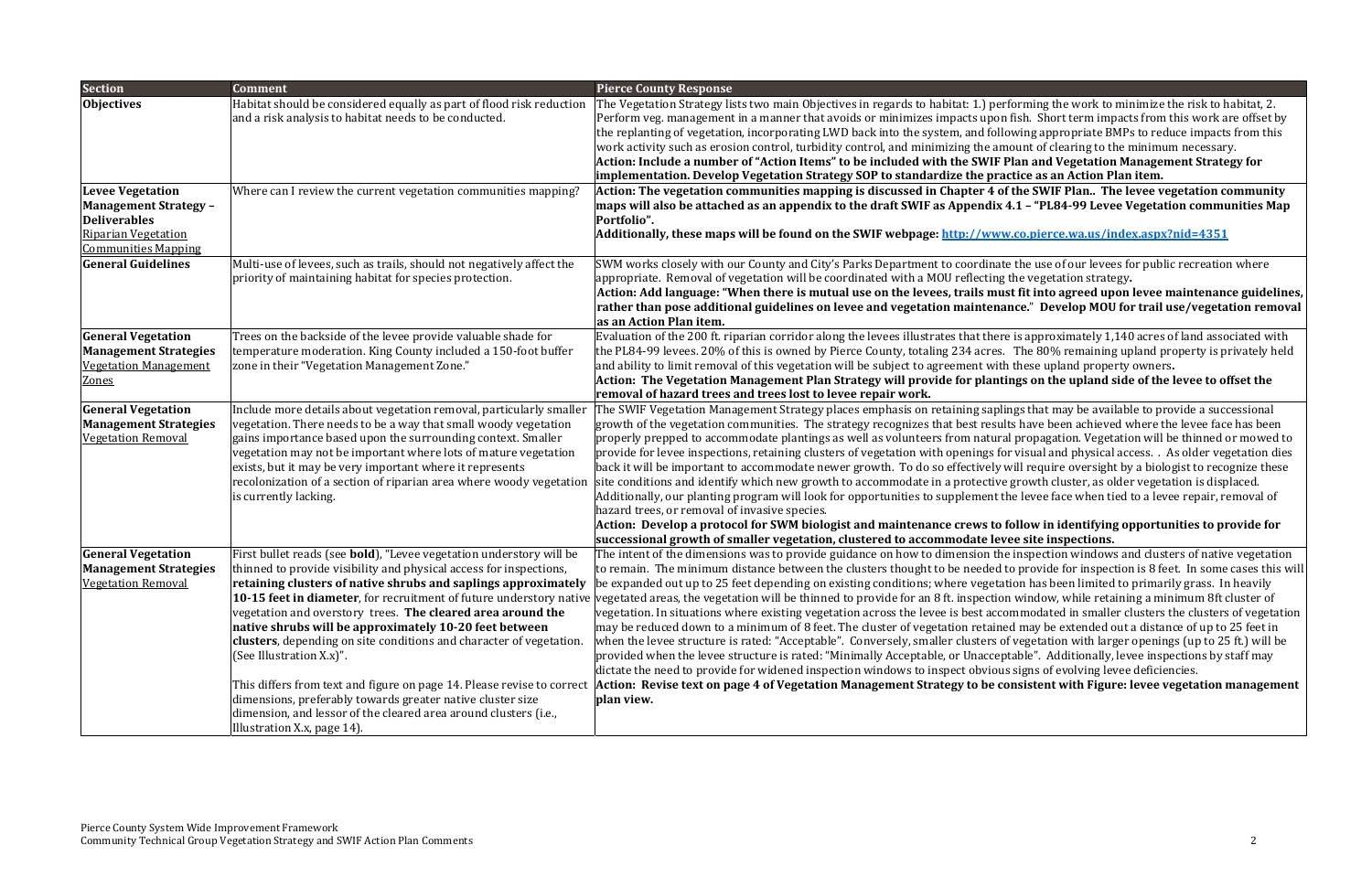#### **flexibility in how tree size is measured to accommodate successional growth.**

ble, while also providing for inspection windows with  $\log a$  multi-layer canopy (shrubs, limbs, and upper do not interfere with levee access and levee integrity to retain trees as feasible.

and will not be removed unless the tree presents an **unacceptable hazard to the levee structural integrity, public infrastructure or adjacent private property."**

 $\frac{1}{\pi}$  acorporating LWD back into the system, and following

ding of the river.

at as standard operating procedures are developed for manner that does the least harm to the vegetation to be to be retained. Over time, this level of detail will not be ed are more evident. Additionally, larger trees that are will be made to clearly identify trees to be retained with vill be made to minimize disturbance of the tree trunk,

#### **Dep to be retained.**

 $\left\vert \cdot\right\vert$ ified invasive species, through a programmatic approach  $\left\vert \cdot\right\vert$ ers. An assessment of invasive plant species (knotweed,

It component of the Vegetation Strategy. ance to standardize the identification of Hazard e identified for monitoring will be marked "orange", **will be provided to Tribal Interests.**

| <b>Section</b>                                                                                                                                                     | <b>Comment</b>                                                                                                                                                                                                                                                                                                                                                                                                                                                            | <b>Pierce County Response</b>                                                                                                                                                                                                                                                                                                                                                                                                                                                                                                                                                                                                                                                  |
|--------------------------------------------------------------------------------------------------------------------------------------------------------------------|---------------------------------------------------------------------------------------------------------------------------------------------------------------------------------------------------------------------------------------------------------------------------------------------------------------------------------------------------------------------------------------------------------------------------------------------------------------------------|--------------------------------------------------------------------------------------------------------------------------------------------------------------------------------------------------------------------------------------------------------------------------------------------------------------------------------------------------------------------------------------------------------------------------------------------------------------------------------------------------------------------------------------------------------------------------------------------------------------------------------------------------------------------------------|
| <b>General Vegetation</b><br><b>Management Strategies</b><br><b>Vegetation Removal</b>                                                                             | Define tree size measurements to include that diameter<br>measurement is at breast height.                                                                                                                                                                                                                                                                                                                                                                                | It is the intent of the Strategy to retain as feasible trees of 6 inches in diameter or greate<br>standards for inspection windows, requirements for performing levee repairs, and situa<br>hazard per the protocols set forth in the Strategy. Tree diameter measurements will ge<br>tree trunks are generally larger near the base of the tree, these trees less than 6 inches<br>accommodated in clusters.<br>Action: Retain flexibility in how tree size is measured to accommodate successio                                                                                                                                                                              |
| <b>General Vegetation</b><br><b>Management Strategies</b><br><b>Vegetation Removal</b>                                                                             | It is not clear how many trees will need to be removed as part of the<br>USACE requirements for levee inspections and access. Until we have<br>an assessment of the impacts to aquatic habitats, there cannot be<br>agreement upon the application of this vegetation management<br>strategy.                                                                                                                                                                             | The vegetation strategy calls for retaining trees > 6 inches in diameter as feasible, while<br>emphasis on not reducing effective shading while providing for accommodating a multi<br>canopy). All overhanging vegetation will be retained, and all mature trees that do not in<br>(hazard trees) will be retained. Levee repair work will look for opportunities to retain<br>Action: Add language, "The retention of shade tolerant trees is a priority and will<br>unacceptable hazard to the levee structural integrity, public infrastructure or adj                                                                                                                     |
| <b>General Vegetation</b><br><b>Management Strategies</b><br><b>Vegetation Removal</b>                                                                             | The SWIF Plan should include short-term mitigation for shade from<br>vegetation removal.                                                                                                                                                                                                                                                                                                                                                                                  | Short term impacts from this work are offset by the replanting of vegetation, incorpora<br>appropriate BMPs. Tall growing, shade trees will be replanted on upper 1/3 of levee.<br>Action: Develop SOP to standardize the practice as Action Plan item.                                                                                                                                                                                                                                                                                                                                                                                                                        |
| <b>General Vegetation</b><br><b>Management Strategies</b><br><b>Vegetation Removal</b>                                                                             | A mapping exercise is needed to look at areas that are most critical<br>for solar radiation shading.                                                                                                                                                                                                                                                                                                                                                                      | The strategy will retain large trees that currently provide opportunity for shading of th<br>Action: No-Action Already addressed in strategy.                                                                                                                                                                                                                                                                                                                                                                                                                                                                                                                                  |
| <b>General Vegetation</b><br><b>Management Strategies</b><br><b>Vegetation Removal</b><br><b>Levee Vegetation</b><br><b>Management Plan View</b><br><b>Details</b> | In reference to, "Vegetation maintenance work should be conducted<br>in a way that does not kill or weaken the remaining trees", are<br>there best management practices to reference for basic tree<br>protection (e.g.,<br>729/EM8994.pdf?sequence=5) or is this covered in the Puyallup<br>Tribal Vegetation Management Program?                                                                                                                                        | There are several examples of best management practices that will be looked at as stan<br>the crews to follow. Attempts will be made to prune or thin the vegetation in a manner<br>retained. Crews will first be using flags and tape to identify which vegetation is to be re<br>as necessary as the inspection windows and clusters of vegetation to be retained are mo<br>http://ir.library.oregonstate.edu/xmlui/bitstream/handle/1957/13 adjacent to construction sites will be protected as practically feasible. Efforts will be m<br>flagging, with protective construction fencing use when appropriate. Efforts will be ma<br>tree roots, and overhanging branches. |
| <b>General Vegetation</b><br><b>Management Strategies</b><br><b>Targeted Invasive Species</b><br>Removal                                                           | The planting plan does not address invasive plant removal and we<br>have not seen an invasive species management plan. Invasive plant<br>removal is probably one of best opportunities to enhance riparian<br>baseline conditions, by actively cutting and removal of invasive<br>vegetation and planting trees in their stead. Our meeting discussions<br>mentioned there would be opportunities for this, but have not seen<br>any protocol that outlines this process. | Action: Develop SOP to provide guidance on protecting existing vegetation to be :<br>The vegetation strategy states that a plan will be developed for managing specified inva<br>of working with resource agencies, tribal biologists, and private property owners. An as<br>tansy, and scots broom) was mapped in 2012.<br>Action: Develop Invasive Species Control Program/SOP in conjunction with Cons                                                                                                                                                                                                                                                                      |
| <b>General Vegetation</b><br><b>Management Strategies</b><br><b>Mature Tree Preservation</b>                                                                       | Saplings in between clusters, especially conifers, should be<br>encouraged for recruitment to later become mature trees.                                                                                                                                                                                                                                                                                                                                                  | The strategy encourages the retention of saplings to provide for successional growth ov<br>Action: Add statement to express desire to retain conifer saplings prior to mowin<br>standardize the practice as Action Plan item.                                                                                                                                                                                                                                                                                                                                                                                                                                                  |
| <b>General Vegetation</b><br><b>Management Strategies</b><br><b>Hazardous Trees</b>                                                                                | Could the County commit to notifying the Washington State<br>Department of Fish and Wildlife and Tribes prior to removing<br>hazard trees? While cutting is likely justified in some cases, the tree<br>as in-stream habitat is better when the rootwad is still attached.                                                                                                                                                                                                | Typically, a tree does not pose a hazard until the tree is mature and nears the end of its<br>hazard. In keeping with the agreement with the Puyallup Tribe, Pierce County will noti<br>work is being conducted. This will include removal of hazard trees greater than six incl<br>Action: Develop SOP to contact Puyallup Tribe of Indians for removal of hazard trees gr                                                                                                                                                                                                                                                                                                    |
| <b>General Vegetation</b><br><b>Management Strategies</b><br><b>Hazardous Trees</b>                                                                                | Hazard trees would benefit from a uniform method of identification.<br>Whether this is flagging color, paint color, and/or a unique number<br>so that everyone knows what trees are being identified and make<br>field identification easier for everyone. This might also help in<br>tracking these trees in some spreadsheet or database.                                                                                                                               | Standardized methods for identifying and marking hazard trees is an important compo<br>Action: Develop Hazard Tree SOP, following the Hazard Tree Matrix guidance to s<br>Trees as an Action Plan item. Add statement in SOP: "Those trees that are identif<br>those trees marked for removal will be marked "red". Notification will be provid                                                                                                                                                                                                                                                                                                                                |

or greater. Feasibility is determined by minimum and situations where the tree has been deemed to be a ts will generally be taken from breast height, but since 6 inches at breast height will be retained as can be

#### **Develop Invasive Species Control Program/SOP in conjunction with Conservation District as an Action Plan item**.

The strategy encourages the retention of saplings to provide for successional growth over time**. statement to express desire to retain conifer saplings prior to mowing." Develop Vegetation Strategy SOP to**

and of its lifespan. Although smaller trees may pose a will notify the Puyallup Tribe when major vegetation  $\mathbf{u}$ n six inches in diameter.

I trees greater than  $6$  inches in diameter.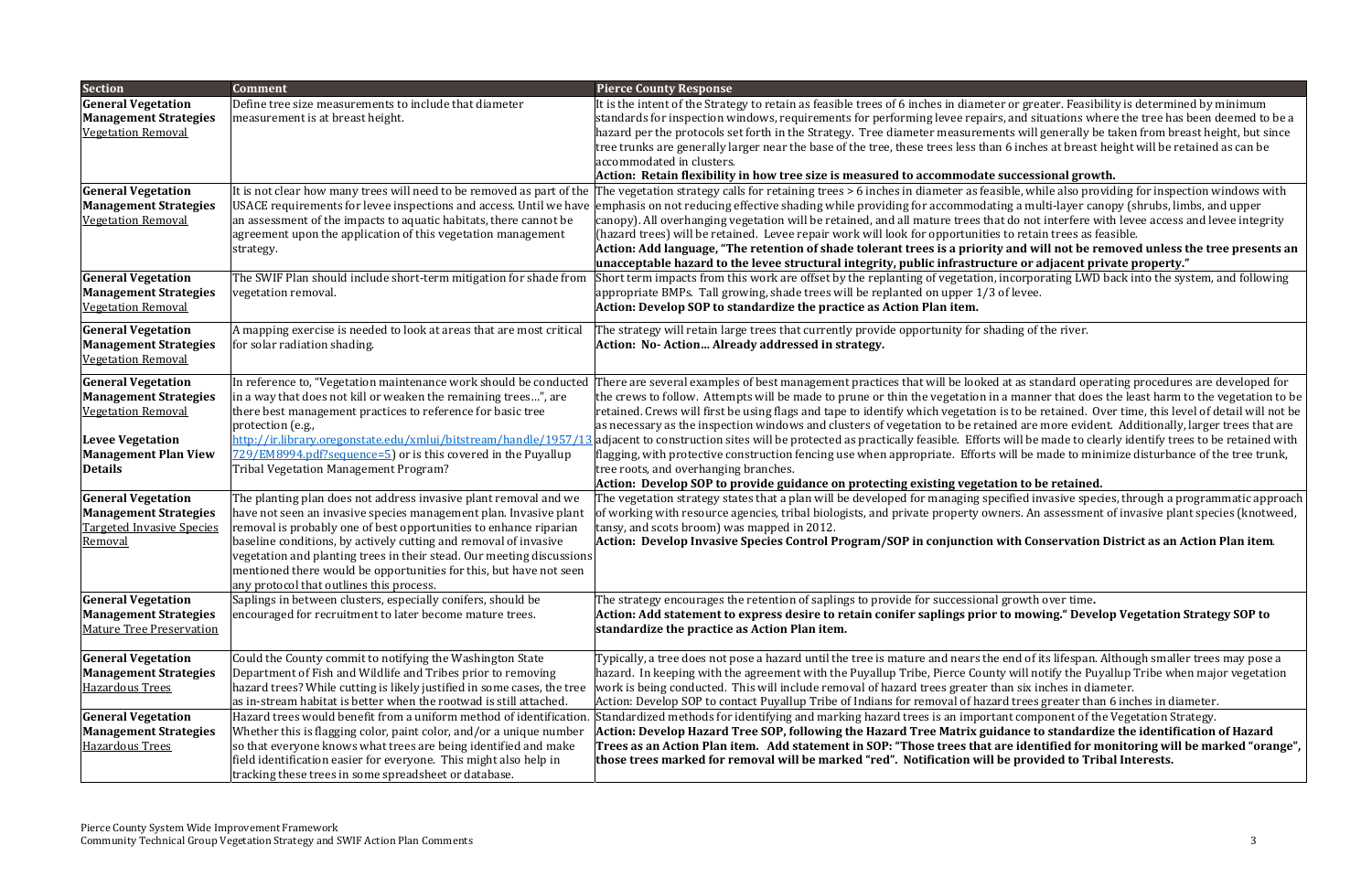| <b>Section</b>                                                                                           | <b>Comment</b>                                                                                                                                                                                                                                                                                                                    | <b>Pierce County Response</b>                                                                                                                                                                                                                                                                                                                                                                                                                                                                                                                                                                                                                                                                                                                                                                                                                                                                                                                                                                                     |
|----------------------------------------------------------------------------------------------------------|-----------------------------------------------------------------------------------------------------------------------------------------------------------------------------------------------------------------------------------------------------------------------------------------------------------------------------------|-------------------------------------------------------------------------------------------------------------------------------------------------------------------------------------------------------------------------------------------------------------------------------------------------------------------------------------------------------------------------------------------------------------------------------------------------------------------------------------------------------------------------------------------------------------------------------------------------------------------------------------------------------------------------------------------------------------------------------------------------------------------------------------------------------------------------------------------------------------------------------------------------------------------------------------------------------------------------------------------------------------------|
| <b>General Vegetation</b><br><b>Management Strategies</b><br><b>Hazardous Trees</b>                      | The hazard to habitat if these trees are removed should be<br>considered equally in this evaluation. Riparian plantings will not<br>provide an offset to the removal of trees that provide shade and<br>other riparian functions. Adequate mitigation should be proposed as $\left  \bullet \right $<br>an addition to plantings. | Mitigation for the loss of the shade tree will include:<br>replanting of understory vegetation;<br>placement of removed tree into river channel for immediate benefit and to<br>Long term: replant with similar tree species 6:1 ratio. Plant on upper 1/3 of<br>appropriate.<br><b>Action: Fold into Hazard Tree SOP</b>                                                                                                                                                                                                                                                                                                                                                                                                                                                                                                                                                                                                                                                                                         |
| <b>General Vegetation</b><br><b>Management Strategies</b><br><b>Hazardous Trees</b>                      | Hazard trees should be mapped in order to provide a better<br>understanding of where those trees are and the risks associated<br>with them.                                                                                                                                                                                       | Crews will perform annual inspection to identify where there is a hazard tree.<br>the tree hazard matrix. Those trees that are deemed to be a hazard tree will be<br>the river side will be monitored.<br><b>Action: Fold into SOP as Action Plan item.</b>                                                                                                                                                                                                                                                                                                                                                                                                                                                                                                                                                                                                                                                                                                                                                       |
| <b>General Vegetation</b><br><b>Management Strategies</b><br><b>Habitat Protection /</b><br>Enhancement  | 'Riparian vegetation along the levees will be maintained and<br>enhanced with native plantings and removal of invasive plants<br>to support habitat functions critical to fish and wildlife resources."<br>This is encouraging, but at what level can the County commit to this<br>measure? What Chapter is this detailed?        | The SWIF Vegetation Management Strategy includes provisions on enhancing o<br>maintenance program. The Strategy is detailed in Chapter 4.9 of the SWIF Plar<br>this intent; to name a few: (Section 4.94)-Vegetation Removal, Targeted Invasi<br>Habitat Protection/Enhancement, Long-term Tree Preservation/Conservation<br>Hazard Trees, Trees removed will be offset with trees to be planted on the upp<br>slope zone, or the upland side of the levee upon County controlled land for long<br>Management Zone - Riverine Riparian Levee Plantings)<br>("Trees removed will be placed in river")                                                                                                                                                                                                                                                                                                                                                                                                              |
| <b>General Vegetation</b><br><b>Management Strategies</b><br><b>Habitat Protection /</b><br>Enhancement  | Restoring habitat needs to be a consideration so that habitat does<br>not continue to diminish and endanger salmon species.                                                                                                                                                                                                       | Although the SWIF Vegetation Management Strategy puts heavy emphasis on n<br>restoration plan.<br>Action: Add statement: "The HCP will look at means to offset long term in<br>appropriate level mitigation that will include expanded habitat."                                                                                                                                                                                                                                                                                                                                                                                                                                                                                                                                                                                                                                                                                                                                                                  |
| <b>General Vegetation</b><br><b>Management Strategies</b><br>Habitat Protection /<br>Enhancement         | The SWIF Plan should incorporate language about what<br>combination of tree height and density provides the best thermal<br>buffer for fish species, especially in the southern and western<br>exposures.                                                                                                                         | The vegetation strategy proposes to retain all trees > 6 inches in diameter, and<br>levee vegetation repairs and removal of extensive invasive vegetation. A study<br>thermal cooling is not part of the SWIF.<br>Action: Add statement: "HCP should consider strategies to maximize ther                                                                                                                                                                                                                                                                                                                                                                                                                                                                                                                                                                                                                                                                                                                         |
| <b>General Vegetation</b><br><b>Management Strategies</b><br>Long Term Tree<br>Preservation/Conservation | 'As opportunities are made available, land may be set aside in<br>conservation easements where existing native trees will be<br>preserved and the area enhanced with appropriate conifer trees."<br>Although not a part of the SWIF process, could Pierce County outline<br>what and how these opportunities may be pursued?      | The SWIF is a maintenance and operation plan for our levees. Although the Lev<br>standard to retain functional habitat and perform levee maintenance work in a<br>wildlife, the strategy is not a restoration plan or conservation plan. In much of<br>levees represents the extent of functional vegetated riparian habitat along the i<br>squeezed up to the edge of the levee along many reaches. In other areas, farmi<br>county and City codes do not require the retention of vegetation on the backsic<br>levee these private land holdings are vegetated often retaining very large trees<br>mostly controlled by Pierce County. The strategy recognizes that it would be be<br>larger than the levee structure. The Strategy promotes the planting on County<br>program. The Strategy also encourages that conservation groups work togethe<br>private land through the use of conservation easements, possibly overseen by l<br>Action: Additional language provided regarding planting in Upland Zone. |

### phaturalize overtime: of levee prism and/or on back side of levee where

The trees of concern will be further evaluated following marked and removed. Only moderate hazard trees on

existing vegetation as component of the levee n. There are several sections of the Strategy that express ive Species Removal, Mature Tree Preservation, Riparian ;  $(4.9.6.6)$ - Levee Vegetation Plan View Details;  $(4.9.7)$  $\pi$  1/3 of the levee riparian management zone, back g term preservation (See, 4.10 - Levee Upland

minimizing impact to habitat, the SWIF is not a habitat

#### **will look at means to offset long term impacts from levee maintenance work with**

will provide enhancement with plantings following to confirm optimum tree density and tree height for

#### **fould considers considers considers constraining the strategies the strategies constraining the strategies**

 $\alpha$  Vegetation Management Strategy sets a performance manner that avoids or minimizes impacts upon fish and If the leveed river system, the vegetation found upon the river. This is due to the fact that development has ing has extended up to the edge of the levee. Currently, de of the levees, although along many stretches of the beneficial to habitat. Other land holding are public, eneficial fish and wildlife to promote a riparian buffer If publicly held land as a component of the levee planting er to promote a widened protective riparian buffer on land trusts or conservation groups.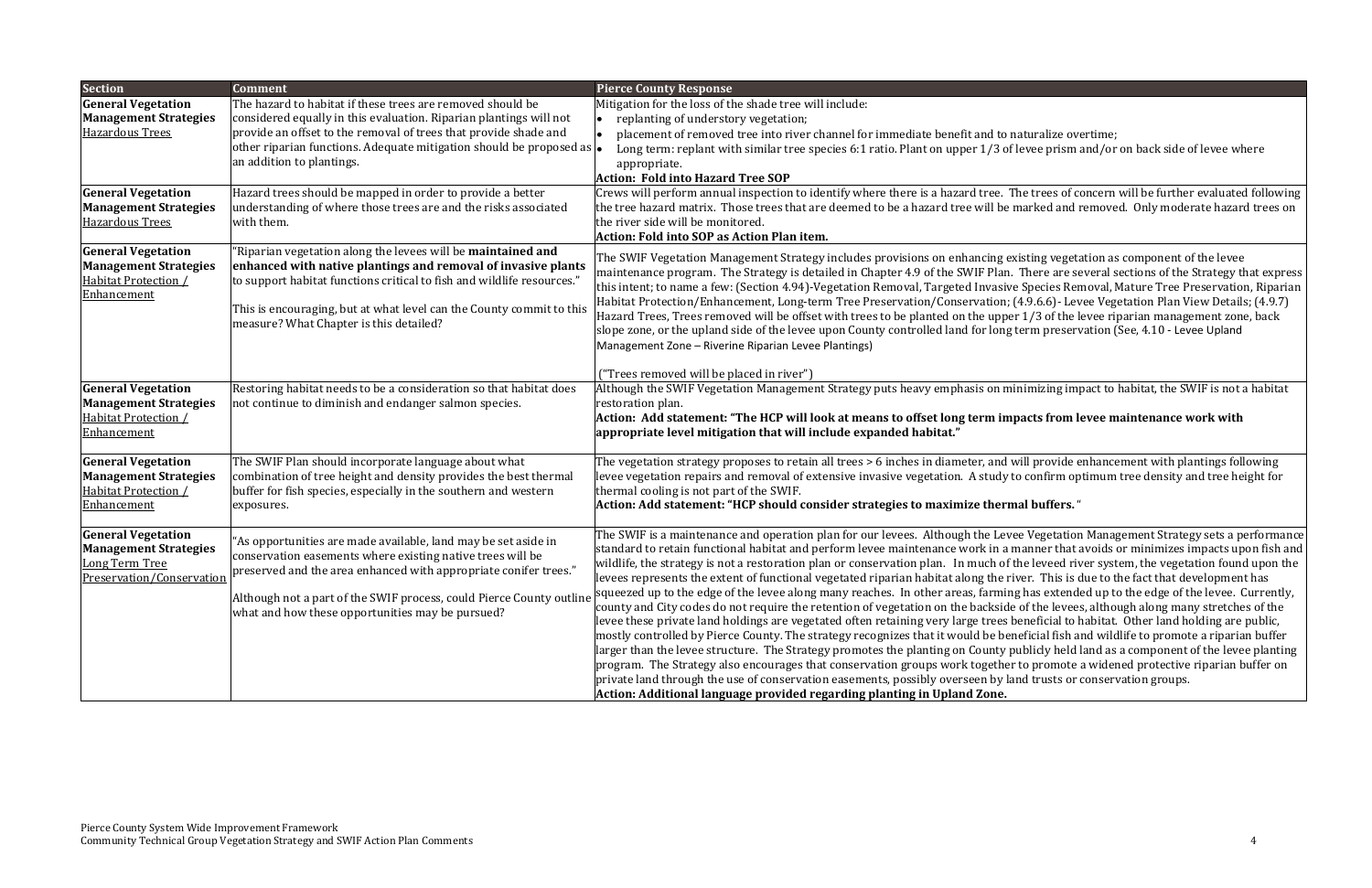#### **is anticipated in the Action Plan to map where the silt benches are found throughout the system to**

by the levee. The Strategy is focused on levees within his levee schematic type is most closely similar to the istinction is there would be no Backslope Zone on a a

ty in how the Strategy is implemented. Although there the levee, the river will ultimately determine the iver finds a balance within the system. ivert to the other through natural processes, and

 $R$  is tructed with the idea that a levee maintenance road wegetated riparian corridor. The silt bench is access road is affected each year as seasonal high flows is recognized and maintenance work is typically limited hicles the ability to drive here. The silt bench is an wed by the river. An example is the silt bench project  $i$ ack-like structures) were placed to promote silt is taken allowing the river to naturally propagate this

| <b>Section</b>                                                                                                           | <b>Comment</b>                                                                                                                                                                                                                                                                                                                                                                                                                                                                                                                                                                                                                                                                                                                                    | <b>Pierce County Response</b>                                                                                                                                                                                                                                                                                                                                                                                                                                                                                                                                                                                                                                                                                                                         |
|--------------------------------------------------------------------------------------------------------------------------|---------------------------------------------------------------------------------------------------------------------------------------------------------------------------------------------------------------------------------------------------------------------------------------------------------------------------------------------------------------------------------------------------------------------------------------------------------------------------------------------------------------------------------------------------------------------------------------------------------------------------------------------------------------------------------------------------------------------------------------------------|-------------------------------------------------------------------------------------------------------------------------------------------------------------------------------------------------------------------------------------------------------------------------------------------------------------------------------------------------------------------------------------------------------------------------------------------------------------------------------------------------------------------------------------------------------------------------------------------------------------------------------------------------------------------------------------------------------------------------------------------------------|
| <b>Proposed Levee</b><br><b>Vegetation Maintenance</b><br><b>Schematics</b><br>"Clear Zone"                              | The "Clear Zone" is often characterized in the maintenance<br>schematics as exceeding 15-ft minimum, but in the schematics, this<br>is referred to as the "Additional Mowed Area" (5-15 ft.). The "Clear<br>Zone" text appears to allow retention of trees (i.e., limbing of trees).<br>Does this mean the clumping of trees/saplings would be allowed in<br>this area 5-15 feet downslope towards the riparian area? The text<br>may lead to believe same standard applies. Maybe it's better to<br>assign this additional 5-15 ft., to the Riparian Management Zone, to<br>avoid confusion and the definition of this zone fits better with<br>mowing and limbing, and not so much keeping it clear for vehicular<br>traffic in the Clear Zone. | The Clear zone is defined as the crown of the levee. The standard is for levee vegeta<br>width and height) clearance for vehicular traffic. The other standard for vegetatio<br>area" on both the Riparian Zone and Backslope Zone. This mowed area is intended t<br>provide for maintenance efficiency through use of mowers to keep up with the vege<br>growth of branches, saplings, grasses, and invasive plants like blackberry, tansy, and<br><b>Action: No change.</b>                                                                                                                                                                                                                                                                         |
| <b>Proposed Levee</b><br><b>Vegetation Maintenance</b><br><b>Schematics</b><br>Levee Maintenance<br>Schematic "A"        | Where are these types of levees typically found in the system? The<br>other schematic types provide a general location and how they<br>affect river hydro-geomorphology.                                                                                                                                                                                                                                                                                                                                                                                                                                                                                                                                                                          | The Levee Vegetation Management Strategy proposes five (5) different scenarios re<br>to vegetation growth and management. The scenarios recognize the somewhat union-<br>are found throughout the system. Although each schematic gives an example where<br>does not intend to limit the strategy to a specific location; only the schematic type.<br>Action: Additional work is anticipated in the Action Plan to map where the sil<br>implement the Strategy.                                                                                                                                                                                                                                                                                       |
| <b>Proposed Levee</b><br><b>Vegetation Maintenance</b><br><b>Schematics</b><br>Levee Maintenance<br>Schematic "A"        | Described as "situated on a steep river bank that functions as the<br>levee embankment.", could these be also classified as revetments?<br>Does a revetment typically require differing type vegetation<br>maintenance than levees, such as the example on page 19? If not,<br>then probably no need to distinguish between levee vs revetment.                                                                                                                                                                                                                                                                                                                                                                                                   | Schematic 'A' represents the typical scenario of a steepened river bank formed by th<br>the PL84-99 program, and does not consider revetment structures; although this let<br>typical revetment structure scenario found throughout the system. The only distine<br>revetment.<br><b>Action: No action needed.</b>                                                                                                                                                                                                                                                                                                                                                                                                                                    |
| <b>Proposed Levee</b><br><b>Vegetation Maintenance</b><br><b>Schematics</b><br>Levee Maintenance<br>Schematic "B"        | Although the silt bench can be very beneficial from a maintenance<br>and habitat perspective, they can also be washed away or encroach<br>on the toe of the levee from flood action. You may want to add some<br>language that indicates when this occurs, the County manage<br>according to "Schematic "A", in addition to any re-planting plan that<br>may be required. Basically, recognize that there may be a conversion<br>of one type of levee vegetation management to another.                                                                                                                                                                                                                                                           | Since the river system is very dynamic it will be important to maintain flexibility in<br>will be efforts to retain vegetation growth and enhance formed silt benches on the lo<br>existence of these silt benches that are formed then ultimately go away as the river<br>Action: Include language to recognize that Levee Schematic A & B may convert<br>will then be managed accordingly.                                                                                                                                                                                                                                                                                                                                                          |
| <b>Proposed Levee</b><br><b>Vegetation Maintenance</b><br><b>Schematics</b><br><b>Levee Maintenance</b><br>Schematic "C" | What happens if the silt bench and access road are washed out by<br>floods? How is the structure rebuilt and re-planted? Will the County<br>'rebuild' the silt bench along with the access road?                                                                                                                                                                                                                                                                                                                                                                                                                                                                                                                                                  | The lower Puyallup levees formed with concrete panels and silt bench were constru<br>would be constructed upon the silt bench along the concrete panels, behind the veg<br>considered a component of the levee structure and is maintained as such. The acces<br>inundate this area depositing silt and eroding away other areas. This dynamic is reo<br>to smoothing out the area and compacting the silt again to allow the service vehicles<br>important component to the levee structure and will be reinstated if fully removed l<br>constructed along the right bank of the lower Puyallup where dolos (concrete jack-l<br>deposition. If the vegetation is taken out by the river, then typically no action is take<br>area. Action: No Action |

egetation maintenance is to maintain a minimum 15ft tation management is the 5-15ft "additional mowed ded to provide for additional vehicular clearance and to vegetation growth in this area. This includes the y, and Japanese knot weed.

ios representing typical levees structure types relating t unique differences in these levee structure types that where the specific schematic type is found, the Strategy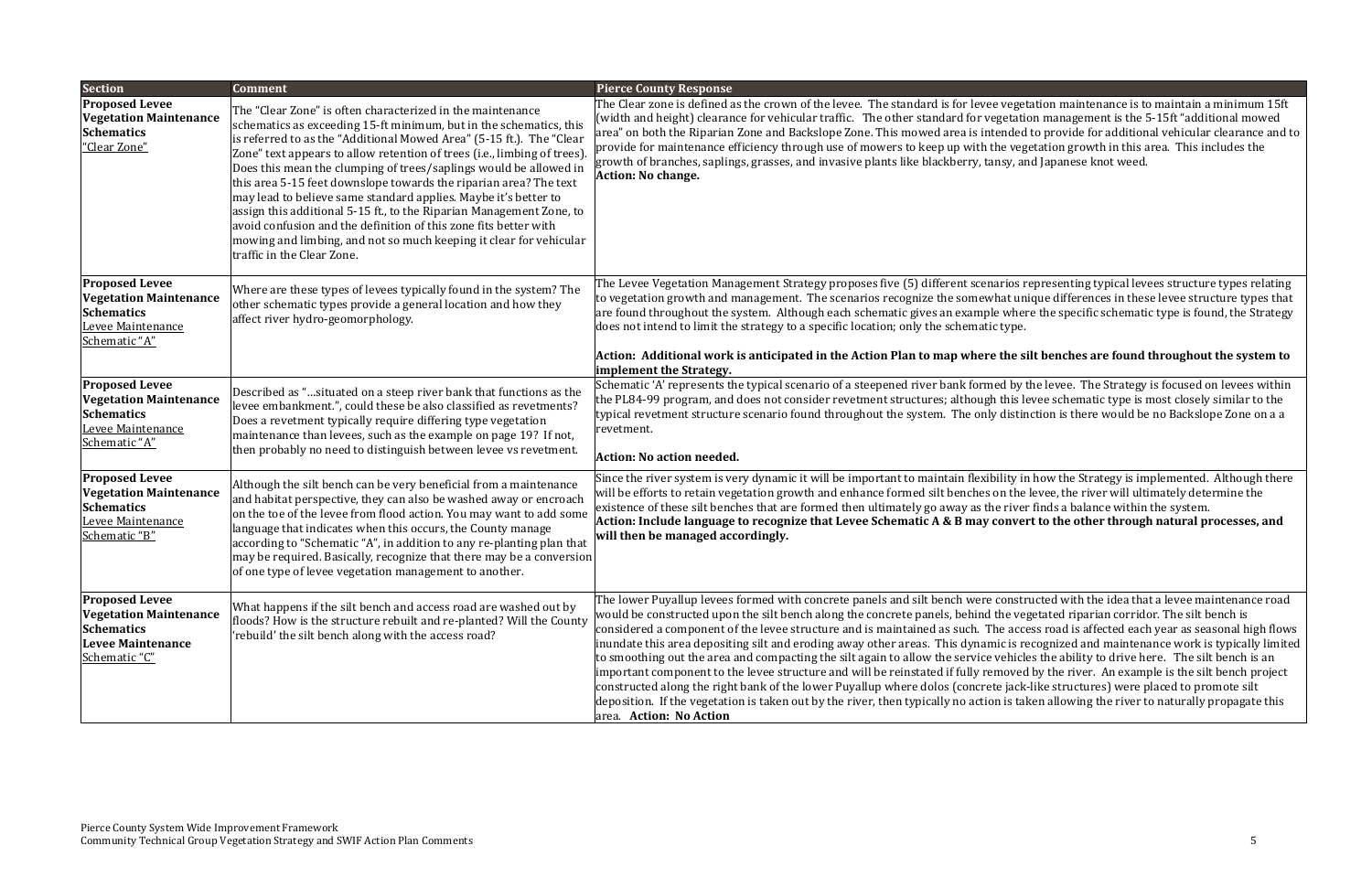#### **page 4 of Vegetation Management Strategy to be consistent with Figure: levee vegetation management**

t trees over 6 inches in diameter will be retained as re of mature size (relative to the species and site e location of the tree conflicts with another standards y case basis to determine the ability to retain the tree

pected to determine how the condition may have e clear zone. If the condition can be relieved by

# options to relieve the conditions of a Hazard Tree

ing and tracking Hazard Trees,  $\,$ any Hazard Trees will be $\,$ ee (as a low hazard or through mitigation such as also document how the removal of the Hazard Tree is

nterest to retain trees, and the need to insure levee

### le. Refine as necessary to provide a more intuitive

need to perform a levee repair many of the large trees ing large trees, crews will look for opportunities to work $\vert$ vee repair. Crews will look for opportunities to access I disturb remaining vegetation. A good example is along ming smaller stretches of repair only where most

|                                                                                                                                     | <b>Comment</b>                                                                                                                                                                                                                                                                                                                                                                                                                                                                                                                                                                                                                                                                                                                                                                                                                                                                                                                                                                                                      |                                                                                                                                                                                                                                                                                                                                                                                                                                                                                                                                                                                                                                                                                                                                                                                                                                                                                                                                                                                                                                                                                                                                                                                                                                                                                                                                                                                                      |
|-------------------------------------------------------------------------------------------------------------------------------------|---------------------------------------------------------------------------------------------------------------------------------------------------------------------------------------------------------------------------------------------------------------------------------------------------------------------------------------------------------------------------------------------------------------------------------------------------------------------------------------------------------------------------------------------------------------------------------------------------------------------------------------------------------------------------------------------------------------------------------------------------------------------------------------------------------------------------------------------------------------------------------------------------------------------------------------------------------------------------------------------------------------------|------------------------------------------------------------------------------------------------------------------------------------------------------------------------------------------------------------------------------------------------------------------------------------------------------------------------------------------------------------------------------------------------------------------------------------------------------------------------------------------------------------------------------------------------------------------------------------------------------------------------------------------------------------------------------------------------------------------------------------------------------------------------------------------------------------------------------------------------------------------------------------------------------------------------------------------------------------------------------------------------------------------------------------------------------------------------------------------------------------------------------------------------------------------------------------------------------------------------------------------------------------------------------------------------------------------------------------------------------------------------------------------------------|
| <b>Section</b><br><b>Proposed Levee</b><br><b>Vegetation Maintenance</b><br><b>Schematics</b><br>Levee Maintenance<br>Schematic "E" | The logic for whether to maintain a riparian buffer, according to<br>Schematic "A" or "B" applies, if less than 50-foot vegetated buffer<br>exists, assumes the river thalweg will not migrate to the toe of the<br>new setback levee. Allowing all new setback levees to have a greater<br>'clear zone", does not allow for a positive riparian buffer baseline.<br>An established riparian baseline would be critical, when and if the<br>river thalweg, migrates and is established at the toe of the new<br>setback levee. Developing mature, contributing mature riparian<br>buffers takes decades. Implementing Maintenance Schematic "A" or<br>'B", after the fact, would lose valuable riparian function, increasing<br>thermal stress to the river, loss of woody materials, allocthonous<br>input and insect prey, for potentially significant period of time. The<br>implemented under Schematics "A" and "B", should not be the<br>baseline standard for new levee setback riparian vegetation in order | <b>Pierce County Response</b><br>This strategy recognizes that the natural system will find balance within the river chann<br>to mature overtime and better withstand the forces of the river. The constructed setbac<br>additional relief from high flows through the system allowing lower velocities within the<br>vegetation to better withstand the forces of the high flow events. The maintenance stane<br>vegetation management efficiency within the 39 miles of levees within the program. All<br>were constructed to be within the PL84-99 program The recently built Calistoga Levee,<br>Calistoga Levee segment was partially dismantled, where the large tree found upon the l<br>of these trees will remain, others will die back and fall inot the system allowing them to<br>positively contributing to habitat. This is similar to the concept of the Soldiers Home set<br>vegetation that was once behind the levee is now within the river channel. These levees<br>efficiency using primarily mowers. If the river decides to migrate further up against the<br>Schematic 'A' or 'B'. Since the river has more room to migrate it may be just a matter of<br>County should demonstrate why levee riparian vegetation standards the river channel. The exception is the Countyline Setback Project was constructed to a<br>the structure, and will be maintained by King County. |
| <b>Levee Vegetation</b><br><b>Management Plan View</b><br><b>Details</b>                                                            | to qualify for USACE levee inspection and eligibility status.<br>The distance between clusters should be consistent throughout the<br>document.                                                                                                                                                                                                                                                                                                                                                                                                                                                                                                                                                                                                                                                                                                                                                                                                                                                                     | <b>Action: No action needed</b><br>Comment noted. (see comment under general vegetation strategies above.)<br>Action: Revise text on page 4 of Vegetation Management Strategy to be consistent<br>plan view.                                                                                                                                                                                                                                                                                                                                                                                                                                                                                                                                                                                                                                                                                                                                                                                                                                                                                                                                                                                                                                                                                                                                                                                         |
| <b>Levee Vegetation</b><br><b>Management Plan View</b><br><b>Details</b>                                                            | All mature trees not identified as high risk hazard trees should be<br>retained to the fullest extent possible. The text indicates that only<br>those that provide significant shade might be retained. Trees near<br>the river that do not directly shade the water contribute to<br>temperature moderation by keeping the microclimate cooler.                                                                                                                                                                                                                                                                                                                                                                                                                                                                                                                                                                                                                                                                    | The intent is expressed under the General Strategies for woody vegetation, that trees over<br>feasible. Additionally, emphasis is placed on recognizing the larger trees that are of matu<br>conditions). These mature trees are to be retained as practically feasible, if the location<br>such as a mowed zone or clear zone, then the tree will be evaluated on a case by case bas<br>and not impair higher standards for access and flood fighting ability.<br><b>Action: No action needed</b>                                                                                                                                                                                                                                                                                                                                                                                                                                                                                                                                                                                                                                                                                                                                                                                                                                                                                                   |
| <b>Vegetation Risk Matrix</b>                                                                                                       | The matrix only allows for the recommendations of "Keep/Remove,"<br>but inspectors may want to specify full tree or part of a tree (e.g., an<br>overextended branch may be the problem, not the entire tree).                                                                                                                                                                                                                                                                                                                                                                                                                                                                                                                                                                                                                                                                                                                                                                                                       | A tree once recognized as a potential Hazard Tree will be catalogued and reinspected to<br>evolved since last inspection. A tree can be a hazard due to its proximity to the clear zo<br>removing branches then that will be documented.<br>Action: Include language in SOP to clarify that inspectors should look for options                                                                                                                                                                                                                                                                                                                                                                                                                                                                                                                                                                                                                                                                                                                                                                                                                                                                                                                                                                                                                                                                       |
| <b>Vegetation Risk Matrix</b>                                                                                                       | "Sideslopes" should be two words.                                                                                                                                                                                                                                                                                                                                                                                                                                                                                                                                                                                                                                                                                                                                                                                                                                                                                                                                                                                   | as the first option. The last option would be to remove the tree.<br>Comment noted<br>Action: spell out as two words                                                                                                                                                                                                                                                                                                                                                                                                                                                                                                                                                                                                                                                                                                                                                                                                                                                                                                                                                                                                                                                                                                                                                                                                                                                                                 |
| <b>Vegetation Risk Matrix</b>                                                                                                       | The County should include a record of how often and where hazard<br>trees are removed. This puts the risk to flood control facilities and<br>threat to public safety and effects to riparian habitat function in<br>perspective.                                                                                                                                                                                                                                                                                                                                                                                                                                                                                                                                                                                                                                                                                                                                                                                    | As intended in the Action Plan, we will be developing the protocols for identifying and tr<br>fully documented, with basis for determining whether to retain the Hazard Tree (as a lo<br>limbing or shoring up the slope or remove the Hazard Tree. The protocols will also docu<br>offset with replanting.                                                                                                                                                                                                                                                                                                                                                                                                                                                                                                                                                                                                                                                                                                                                                                                                                                                                                                                                                                                                                                                                                          |
| <b>Vegetation Risk Matrix</b>                                                                                                       | This matrix is complex and not intuitive. Include a real on-the-<br>ground example.                                                                                                                                                                                                                                                                                                                                                                                                                                                                                                                                                                                                                                                                                                                                                                                                                                                                                                                                 | The Vegetation Risk Matrix is complex due to the complexity of balancing the interest to<br>structural integrity. Hazard trees that are deemed to be a "High Risk" will be removed.<br>Action: Utilize the Vegetation Risk Matrix in a real on-the-ground example. Refine<br>guide.                                                                                                                                                                                                                                                                                                                                                                                                                                                                                                                                                                                                                                                                                                                                                                                                                                                                                                                                                                                                                                                                                                                  |
| <b>Levee Plantings</b>                                                                                                              | Does the County have picture examples of where they have<br>preserved large, mature trees during regular operations and<br>maintenance work? How often are mature trees retained?                                                                                                                                                                                                                                                                                                                                                                                                                                                                                                                                                                                                                                                                                                                                                                                                                                   | As mentioned in many of our CTG sessions, in most instances when there is the need to p<br>have been removed by the forces of the river. In cases where there are remaining large t<br>around the tree in an effort to retain the tree and still be able to perform the levee repain<br>the levee repair site from the dry river bar in order to repair levee toes and not disturb r<br>the lower Carbon (0.5) where crews worked around existing vegetation performing sma<br>critical.<br><b>Action: None needed</b>                                                                                                                                                                                                                                                                                                                                                                                                                                                                                                                                                                                                                                                                                                                                                                                                                                                                               |

ver channel to promote long-term growth of vegetation ed setback levees were intended to provide for within the stretch of the setback levee and the ability of ance standard intends to use mowers to promote levee gram. All setback levees constructed within the system.  $log$ a Levee, is conceived as a levee setback from the old upon the levee will naturalize within the system. Some  $\alpha$ ; them to naturalize as large woody debris; likely Home setback levee and Ford Setback levee where the ese levees will be maintained for levee maintenance gainst the levee then the levee will be maintained to matter of time before the river flops to the other side of icted to a different standard incorporating LWD within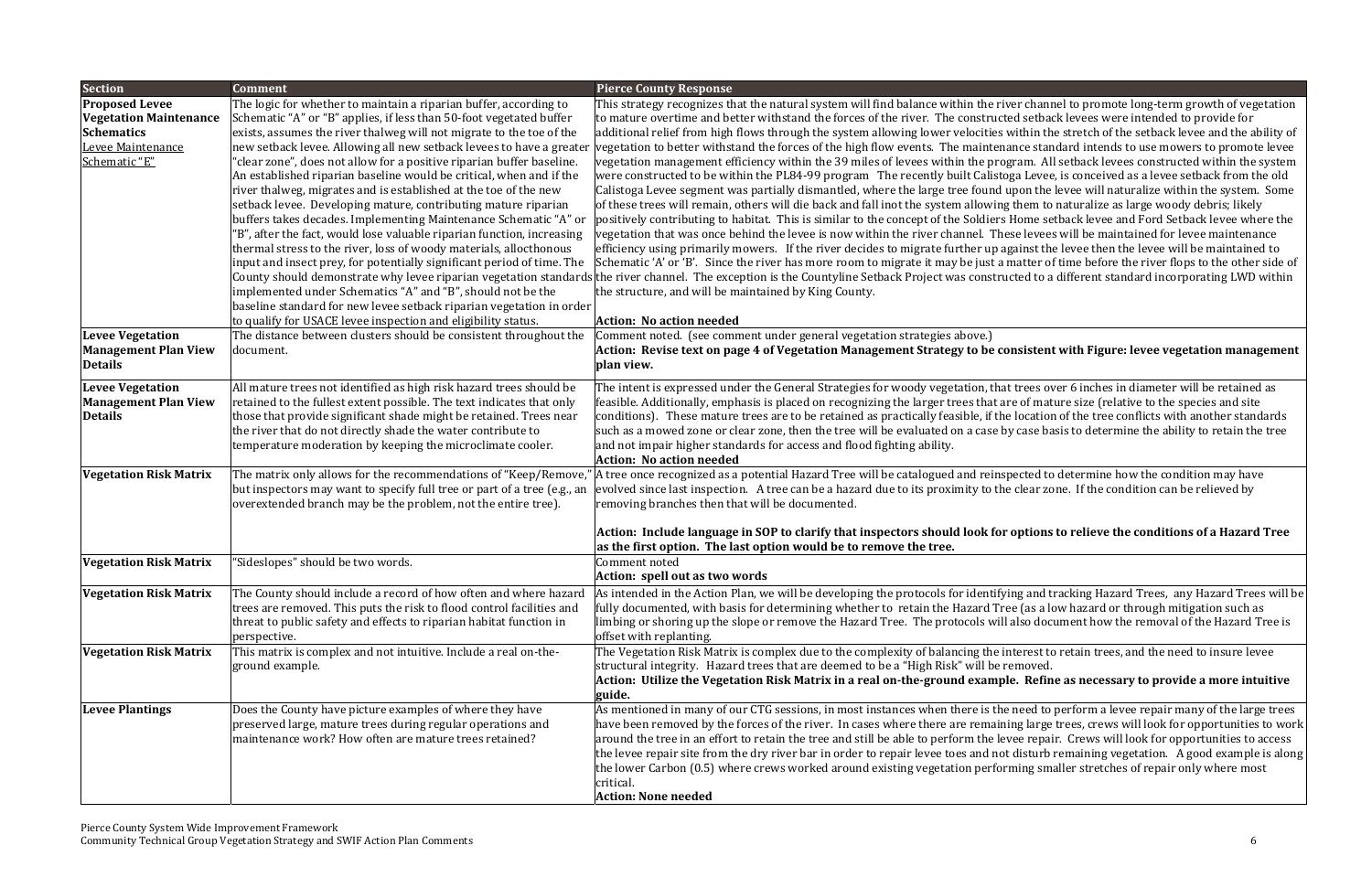# **of Planting Plan Technique 1 "Bioengineered brush layering" as an appendix to the final SWIF**

 $\Xi$  e will be planted in the upper portion of the levee lant, but with proper soil preparation they will have a tarted through natural seed propagation and will tag

f the levee planting area away  $4$  ft. – 5ft. away from the ly will be flagged for retention.

 $\overline{\text{ring}}$  the dormant period. The benefit is the plants have rovided with our levee repairs does specify a plant size

## **i SWIF** plan.

odated when found upon the levee face through natural ng term tree preservation. **Clarify that Black Cottonwood is <sup>a</sup> preferred tree along with conifer trees within the Upland Zone.**

ne Federal Program, and reference to the relevant

ration in providing for a properly functioning riparian nperature has not been a major concern except at and cooling effects from vegetation along shallow side  $\sim$  cycles that are more susceptible to higher temperatures cipated. The SWIF Vegetation Management Strategy les for the survival of fish species.

| <b>Section</b>                                                     | <b>Comment</b>                                                                                                                                                                                                                                                                                                | <b>Pierce County Response</b>                                                                                                                                                                                                                                                                                                                                                                                                                                                      |
|--------------------------------------------------------------------|---------------------------------------------------------------------------------------------------------------------------------------------------------------------------------------------------------------------------------------------------------------------------------------------------------------|------------------------------------------------------------------------------------------------------------------------------------------------------------------------------------------------------------------------------------------------------------------------------------------------------------------------------------------------------------------------------------------------------------------------------------------------------------------------------------|
| <b>Planting Plan</b>                                               | This section should spell out more explicitly when and how much<br>vegetation will be planted on the levees.                                                                                                                                                                                                  | The Strategy specifies that levee repair sites will be replanted after the repair. Typ<br>months, and the plantings are performed during the late fall-winter months when<br>Action: Provide a typical planting plan as an appendix to the final SWIF plan.                                                                                                                                                                                                                        |
| <b>Planting Plan</b>                                               | not included in this document. The document discusses natural<br>colonization/recruitment of trees, but does not discuss planting the<br>same and also how volunteer trees are identified and maintained. It<br>also does not identify planting of trees, other than smaller, bushy<br>trees such as willows. | We have informally discussed retaining trees on the levee but that is The vegetation strategy has included language about retaining trees over the cours<br>Action: Include language on retaining trees over 6 inches in diameter. Saplin<br>growth. Mature trees will be retained as feasible, unless they conflict with ad                                                                                                                                                       |
| <b>Planting Plan</b>                                               | Include a cross-section figure, similar to that for technique 2.                                                                                                                                                                                                                                              | Comment noted                                                                                                                                                                                                                                                                                                                                                                                                                                                                      |
| Technique 1:                                                       |                                                                                                                                                                                                                                                                                                               | Action: Provide a cross-section of Planting Plan Technique 1 "Bioengineered                                                                                                                                                                                                                                                                                                                                                                                                        |
| <b>Bioengineered brush</b><br>layering                             |                                                                                                                                                                                                                                                                                                               | plan.                                                                                                                                                                                                                                                                                                                                                                                                                                                                              |
| <b>Riparian Plant Selection</b>                                    | Planting big leaf maples with willows on the upper 1/3 of the levee<br>may hinder its growth.                                                                                                                                                                                                                 | Since Big Leaf Maples tend to grow slower initially than willow trees, the Maple wi<br>providing for light around the tree. Typically, big Leaf Maples are difficult to plant,<br>higher chance of survival. Additionally, crews will look for Maples that have starte<br>these trees to be retained.<br>Action: Specify that Big Leaf Maples should be planted along the upper edge of the<br>willow trees to provide for light. Specify that Big Leaf Maples growing naturally w |
| <b>Riparian Plant Selection</b>                                    | Is there a recommended planting stock size or is there a separate<br>installation/planting plan where that information will be included?                                                                                                                                                                      | Pierce County has had good success with using bare root stock for planting during<br>well defined root structures not confined by the pot size. The planting plans provic<br>appropriate for the species type that is commonly available as bare root stock.<br>Action: Provide a list of plant species and size as an appendix to the final SW                                                                                                                                    |
| <b>Riparian Plant Selection</b><br>Native Tree Species List        | Mature trees should be defined earlier in the document.                                                                                                                                                                                                                                                       | Comment noted.<br>Action: Provide a definition of mature tree in the final strategy under Genera                                                                                                                                                                                                                                                                                                                                                                                   |
| <b>Riparian Plant Selection</b><br><b>Native Tree Species List</b> | The list should include black cottonwood and red alder.                                                                                                                                                                                                                                                       | Black Cottonwood or red alder are not preferred for planting, but are accommodat<br>propagation. Black Cottonwood will be planted within the Upland Zone for long to<br>Action: Clarify that Black Cottonwood is a preferred tree along with conifer t                                                                                                                                                                                                                             |

#### **of mature tree in the final strategy under General Guidelines.**

#### **SWIF ACTION PLAN DRAFT COMMENTS**

| <b>Section</b>       | <b>Comment</b>                                                       | <b>Pierce County Response</b>                                                                                                                                                                                                                                                                                                                                                                                                                                                                                                                                                                                                                        |
|----------------------|----------------------------------------------------------------------|------------------------------------------------------------------------------------------------------------------------------------------------------------------------------------------------------------------------------------------------------------------------------------------------------------------------------------------------------------------------------------------------------------------------------------------------------------------------------------------------------------------------------------------------------------------------------------------------------------------------------------------------------|
| Full document        | Suggest referring to the US Army Corps of Engineers as "USACE"       | "USACE" is used to reflect the Army Corps of Engineers Division of the Army, the Federa                                                                                                                                                                                                                                                                                                                                                                                                                                                                                                                                                              |
|                      | rather than "the Corps" for consistency with other documents.        | federal rules and policies. "Corps" is used to refer to the personnel that we work with.                                                                                                                                                                                                                                                                                                                                                                                                                                                                                                                                                             |
|                      |                                                                      | Action: Check final plan for consistency. Confirm with Corps.                                                                                                                                                                                                                                                                                                                                                                                                                                                                                                                                                                                        |
| <b>Full document</b> | Include a list of acronyms at the end of the document for reference. | Comment noted.                                                                                                                                                                                                                                                                                                                                                                                                                                                                                                                                                                                                                                       |
|                      |                                                                      | Action: Provide a list of acronyms with final SWIF plan.                                                                                                                                                                                                                                                                                                                                                                                                                                                                                                                                                                                             |
| <b>Full document</b> | Thermal buffering should be addressed in the action plan.            | Thermal buffering of riverine habitat is recognized to be an important consideration in<br>habitat. Pierce County's river system is glacial fed cold waters, where water temperatur<br>specific inputs from upland sources. Still, the benefits of providing for shade and coolin<br>steams within the river channel is important most important to the earlier lifecycles that<br>caused by extended heatwaves, and most importantly to climatic changes anticipated.<br>recognizes the importance of a multilayer canopy of riparian vegetation provides for th<br>Action: Provide SOP as part of the Action Plan to guide levee planting program. |

Typically, levee repairs are made during the summer when the plant are dormant.

The vegetation of the strategy document. aplings will be retained in clusters for successional th accessibility, or pose a hazard.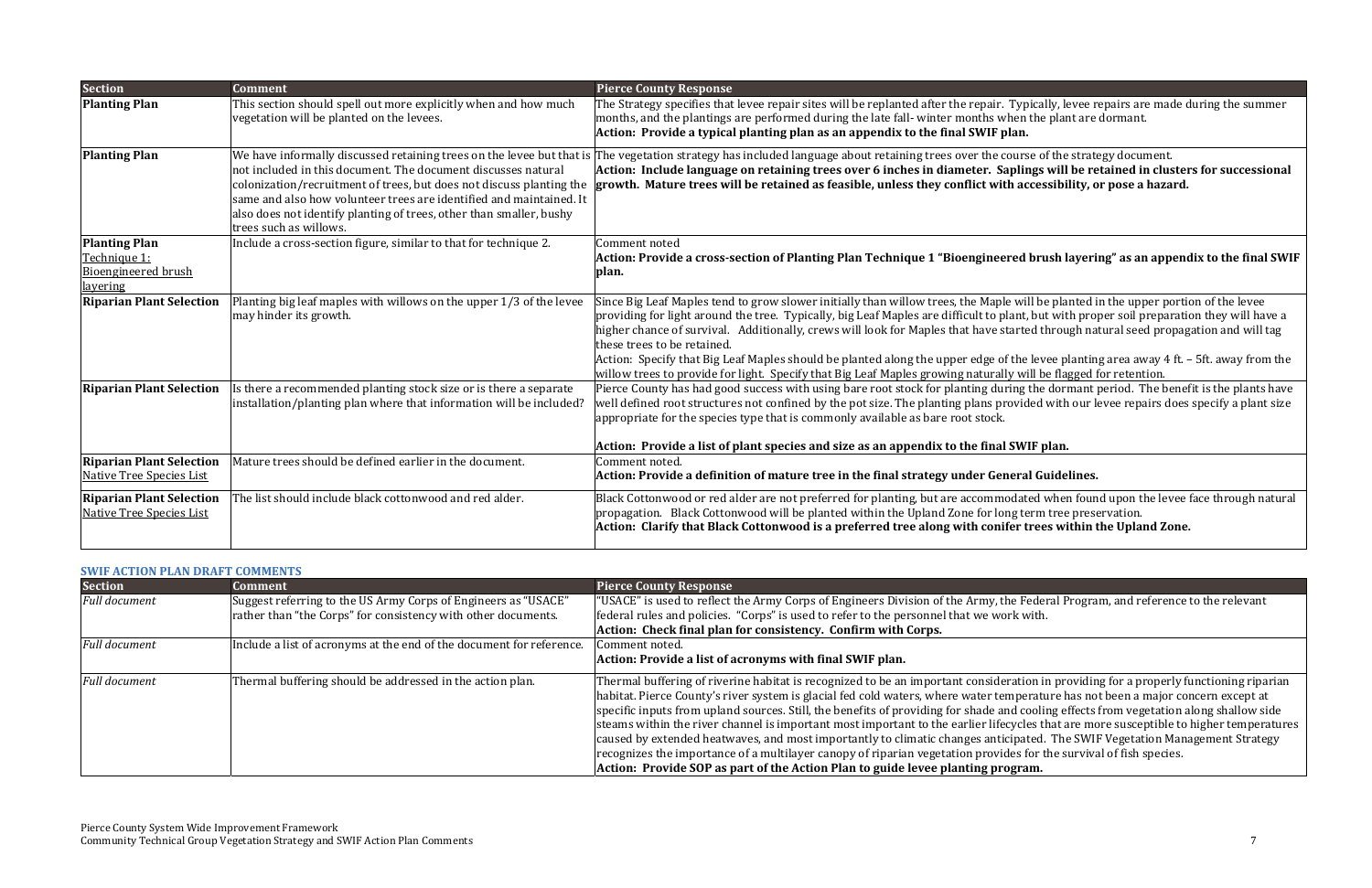erforms maintenance activities. Levee maintenance is ize impacts upon the environment. This is includes and the human environment as well. **Plan: Establish <sup>a</sup> protocol to document use of BMPs with levee repair work.**

| <b>Section</b>                                                         | <b>Comment</b>                                                                                                                                                                                                                     | <b>Pierce County Response</b>                                                                                                                                                                                                                                                                                                                                                                                                                                                                                                             |
|------------------------------------------------------------------------|------------------------------------------------------------------------------------------------------------------------------------------------------------------------------------------------------------------------------------|-------------------------------------------------------------------------------------------------------------------------------------------------------------------------------------------------------------------------------------------------------------------------------------------------------------------------------------------------------------------------------------------------------------------------------------------------------------------------------------------------------------------------------------------|
| <b>Full document</b>                                                   | Include a functional riparian corridor as part of the management<br>levee system equal with flood control.                                                                                                                         | The SWIF Levee Vegetation Management Strategy sets Goals, Objectives and Performa<br>importance of habitat in consideration of appropriate measures to address flood risk:                                                                                                                                                                                                                                                                                                                                                                |
|                                                                        |                                                                                                                                                                                                                                    | Goal: "to provide for the riparian vegetation habitat requirements of the fish and wild<br>Objectives: Risk – "Vegetation management will be performed in a manner to minimiz<br>structures. Habitat - "Vegetation management will be performed in a manner that av<br>habitat."<br>Performance Consideration: Habitat - "Retain Functional Habitat"<br><b>Action: None needed.</b>                                                                                                                                                       |
| <b>Full document</b>                                                   | Include elevation of habitat conditions where possible.                                                                                                                                                                            | Not clear on what is meant by this comment.<br><b>Action: Need Clarification</b>                                                                                                                                                                                                                                                                                                                                                                                                                                                          |
| <b>Level of Services Goals</b><br>incorporated into the<br><b>SWIF</b> | Include habitat goals for salmon by maintaining a viable riparian<br>forested corridor adjacent to the river. Salmon habitat protection<br>should be an equal goal with flood protection and a function of the<br>levee composite. | The SWIF Levee Vegetation Management Strategy addresses this interest see comme<br><b>Action: None needed</b>                                                                                                                                                                                                                                                                                                                                                                                                                             |
| <b>Phasing and Sequencing</b><br>of the Action Plan                    | Are these actions funding-dependent or are the funds locked in to<br>cover all tasks listed?                                                                                                                                       | Actions to implement the SWIF are funding dependent. The Action plan states that im<br>appropriated. Funding is made available through numerous sources, including SWM u<br>and outside grants. The Action plan implementation projects funding availability for v<br>categorized as those that are currently funded, (near-term), partially funded (mid-teri<br><b>Action: None needed</b>                                                                                                                                               |
| <b>SWIF Priority Ranking</b>                                           | The priority ranking worksheet lists commercial higher than high-<br>density residential. That does not seem consistent with ensuring<br>that lives are given the highest priority.                                                | The "Priority Ranking Worksheet" (table 8.1) provides a methodology to prioritize the<br>structures. The scoring takes into account numerous factors that includes land use typ<br>Warehouses/Industrial land uses are rated high based on the importance to our local<br>Additionally, High Density Populations are rated equally high. The next consideration<br>Critical Facilities are rated equally high. Next is consideration of the frequency of dam<br>of the "Severity of Damage found at a site.<br><b>Action: None needed</b> |
| <b>SWIF Priority Ranking</b>                                           | Include a metric that considers the degree of habitat impairment<br>imposed by the levee.                                                                                                                                          | The determinant to repair a levee will be made based on the degree of severity of the l<br>based on the "Priority Ranking Worksheet". All noted levee maintenance deficiency w<br>maintenance deficiencies rated as "Unacceptable" and highest risk will be corrected fii<br>deficiencies rated "Minimally Acceptable" and high risk will generally be corrected in t<br>risk will be generally monitored to insure that the risk does not increase prior to corre                                                                        |
|                                                                        |                                                                                                                                                                                                                                    | The Setback Feasibility Study includes consideration of habitat in the prioritization of<br>this prioritization schedule since funding is limited.<br><b>Action: None needed</b>                                                                                                                                                                                                                                                                                                                                                          |
| <b>Deficiency Action Plan</b>                                          | Corrective actions and maintenance to flood protection facilities<br>should address ecological needs to the fullest extent possible.                                                                                               | The ecology of a site is always an important consideration of how SWM M&O performs<br>performed with this in mind, employing Best Management Practices to minimize impa<br>considerations of not impairing water quality, minimizing effects upon habitat, and the<br>Action Plan: Establish a protocol to document use of BMPs with levee repair wor                                                                                                                                                                                     |

erformance Considerations that recognizes the

and wildlife resources…"

minimize risk to both habitat and flood risk reduction  $\cdot$  that avoids or minimizes impacts upon fish and wildlife

comment above.

 $\overline{\text{B}}$  that implementation is subject to funding being g SWM utility district funds, Flood Control Zone District, lity for when the project will be completed. Projects are  $mid-term$ ), or funding not yet identified (long-term).

 $\dot{x}$  ritize the repair and rehabilitation of flood risk reduction  $\mathsf I$  use types, assessed value, and infrastructure at risk. In local economy and valuation of the land uses. deration is the "Infrastructure at Risk" category; where of damage exhibited at the site. Lastly, is consideration

 $\alpha$  of the levee and the level of risk exhibited at the site iency will be addressed by the SWIF Action Plan. Those ected first (worst deficiencies corrected first). Those cted in the near-term. Other deficiencies rated as Low to correction.

ation of projects. Generally, projects will be chosen by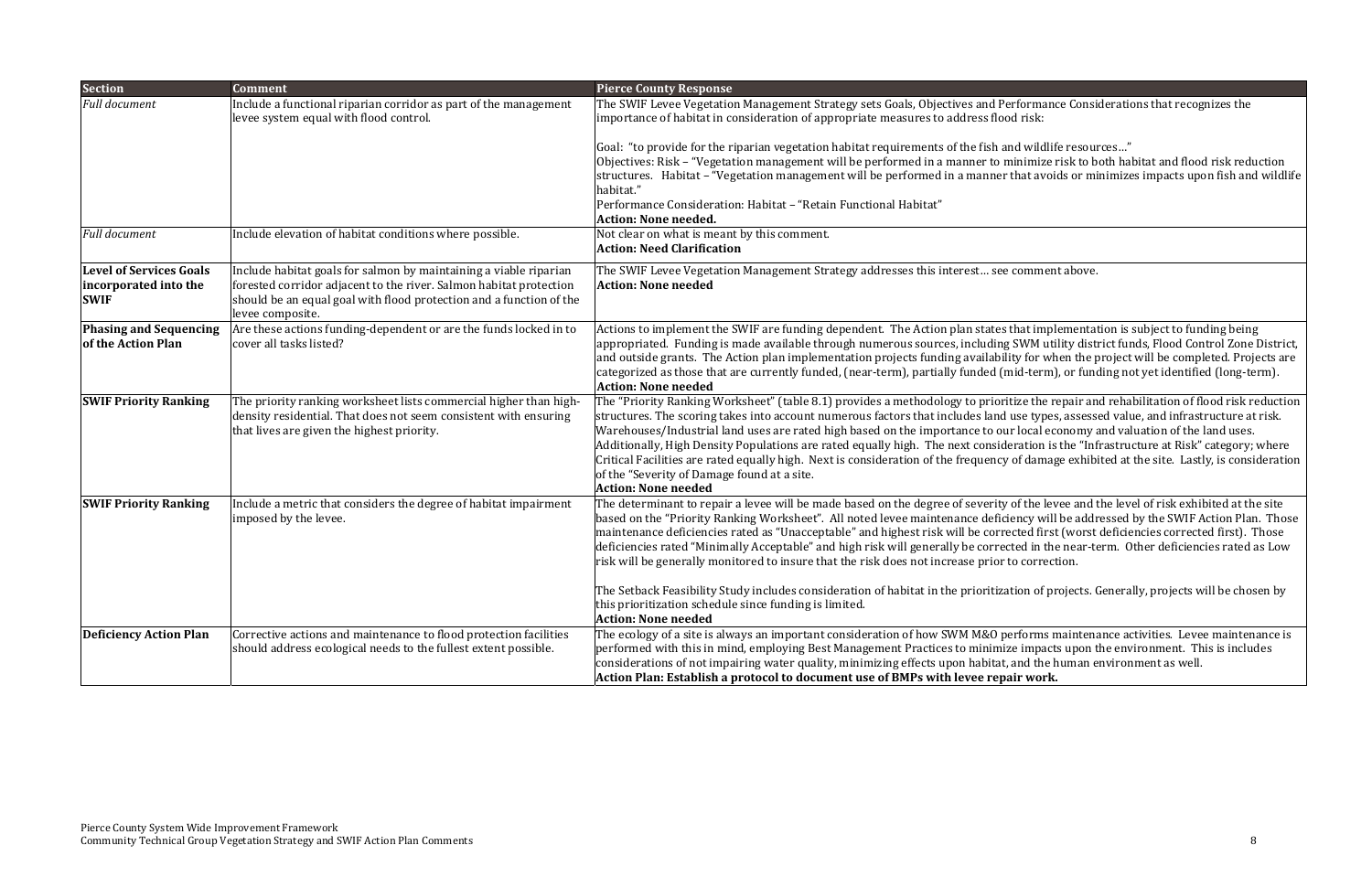**<sup>a</sup> protocol for levee repair work that includes documentation of current site conditions prior to**

#### **handscape format h**

segment. Efforts are made to insure that work does not g these limits prior to the work being conducted. ting vegetation, with emphasis on preserving adjacent dry gravel bar in an effort to minimize

#### **protocol to identify pre‐damaged footprint and construction limits.**

Pree maintenance and repair program to maintain our ion and access to insure levee integrity and ability to developed portions adjacent to the river system is found e, influenced by adjacent development, the forces of the vallup Tribe of Indians Levee Vegetation Management offset with plantings. Additionally, vegetation growth ated corridor of large trees along significant stretches of t found within the river system. The Strategy provides n diameter that do not conflict with the ability to access onally, the

regetation is located, will require routine maintenance to t. Additionally, the SWIF Capital Maintenance Program he levees are structurally resilient. Over time, levee  $\cdot$  that vegetation will be better able to withstand the is of the river system will continue to damage levee the upland side of the levee. Trees will be planted as a l over time will increase in height and provide additional shading the solar effects of the sun.

at this work will be performed in a way to insure no net ral means: timing the repair work to be performed e stages of fish; looking for opportunities to minimize in ng from the dry river gravel bar when possible); replanting levee areas following levee repair work; ne of the levee for long-term improvement of the

| <b>Section</b>                                                                         | <b>Comment</b>                                                                                                                                                                                                                                                                                                                                                                                                | <b>Pierce County Response</b>                                                                                                                                                                                                                                                                                                                                                                                                                                                                                                                                                                                                                                                                                                                                                                                                                                                                                                                                                                                                                                                                                                                                                                                                                                                                                                                                                                                                                                                                                                                                                                                                                                                                           |
|----------------------------------------------------------------------------------------|---------------------------------------------------------------------------------------------------------------------------------------------------------------------------------------------------------------------------------------------------------------------------------------------------------------------------------------------------------------------------------------------------------------|---------------------------------------------------------------------------------------------------------------------------------------------------------------------------------------------------------------------------------------------------------------------------------------------------------------------------------------------------------------------------------------------------------------------------------------------------------------------------------------------------------------------------------------------------------------------------------------------------------------------------------------------------------------------------------------------------------------------------------------------------------------------------------------------------------------------------------------------------------------------------------------------------------------------------------------------------------------------------------------------------------------------------------------------------------------------------------------------------------------------------------------------------------------------------------------------------------------------------------------------------------------------------------------------------------------------------------------------------------------------------------------------------------------------------------------------------------------------------------------------------------------------------------------------------------------------------------------------------------------------------------------------------------------------------------------------------------|
| <b>Deficiency Action Plan</b>                                                          | a comparison of future conditions can be referenced. This analysis<br>must include: water temperature profiles taken throughout the<br>managed levee reaches, canopy density measurements collected in a<br>scientifically meaningful fashion, inventories of woody debris<br>presence and function (in channel, wet; out of channel, dry) pool<br>frequency and the frequency and location of levee repairs. | A thorough analysis of existing conditions must be conducted so that Baseline conditions is consideration of how levee maintenance work is performed. W<br>maintenance baseline is conducted; establishing the extent of levee prior to damage.<br>maintenance baseline. Work is performed to insure that there is a no-net loss of habit<br>A number of resource agencies (SWM, WDFW, USGS, Tribes) have shown interest to d<br>values) in the river systems in an attempt to qualify habitat and understand the curre<br>reference to properly functioning conditions. As this information is obtained, it will b<br>across all resource agencies to better understand the trend on the quality of habitat co<br>Action: Establish a protocol for levee repair work that includes documentation<br>maintenance work to be conducted.                                                                                                                                                                                                                                                                                                                                                                                                                                                                                                                                                                                                                                                                                                                                                                                                                                                                  |
| 2016 Maintenance and<br><b>Operations Scheduled</b><br><b>Levee Repair Work</b>        | Suggest including the table on its own landscape page to improve<br>readability.                                                                                                                                                                                                                                                                                                                              | Comment noted:<br>Action: Provide table on landscape format in SWIF final plan to improve readab                                                                                                                                                                                                                                                                                                                                                                                                                                                                                                                                                                                                                                                                                                                                                                                                                                                                                                                                                                                                                                                                                                                                                                                                                                                                                                                                                                                                                                                                                                                                                                                                        |
| <b>Maintenance Program</b>                                                             | Past maintenance on levees has typically placed rock waterward of<br>the original levee footprint and significantly removed critical<br>vegetation needed for shade. Future maintenance actions under the<br>SWIF should not further encroach on the river channels and should<br>retain at least 75% of the largest trees.                                                                                   | Levee repair work is conducted within the footprint of the pre-damaged levee segmer<br>extend beyond by determining the pre-damaged footprint area and prescribing these<br>Additionally, efforts are made to conduct levee repairs without damaging existing veg<br>overhanging vegetation. Levee maintenance work will be conducted from the adjacer<br>disturbance of vegetation on the levee face from working from the levee access road.<br>Action: Establish protocol to identify pre-damaged footprint and construction li                                                                                                                                                                                                                                                                                                                                                                                                                                                                                                                                                                                                                                                                                                                                                                                                                                                                                                                                                                                                                                                                                                                                                                      |
| <b>Maintenance Program</b>                                                             | How will the proposed changes affect the natural growth and<br>maturation of the riparian community and ultimately the vegetation<br>canopy necessary to provide a thermal barrier to solar input.                                                                                                                                                                                                            | The SWIF Levee Vegetation Management Strategy works in concert with our levee ma<br>levees with minimal disturbance of existing vegetation; while allowing inspection and<br>perform flood fighting as necessary. Much of the existing vegetation along the develop<br>upon constructed levee and revetments. This vegetation has evolved over time, influe<br>river system, and levee maintenance/repair practices. In keeping with the Puyallup T<br>Program, vegetation removal for purposes of maintenance and repair will be offset wi<br>along the rivers has matured in many locations to provide for a riparian vegetated cor<br>the river. This vegetation is an important element of the functional fish habitat found<br>for further protection of this existing vegetation, by retaining trees > 6inches in diame<br>and inspect the levee to insure levee structural integrity is maintained. Additionally, t<br>The continuous forces of the river upon the levee which much of the riparian vegetati<br>insure that the levees do not fail, and vegetation beneficial to fish habitat is lost. Addi<br>will focus efforts where the risk is greatest, providing greater assurance that the levee<br>repairs will build increased resiliency into the levees with increased assurance that ve<br>seasonal high flows and grow in extent and height. Recognizing that the forces of the<br>segments, additional efforts are made to provide for long-term tree growth on the upl<br>component of the levee repair program. These trees will continue to grow and over ti<br>shading of the nearshore river channel, as well as additional thermal buffering from th<br>Action: none needed |
| <b>Interim Risk Reduction</b><br><b>Measures Plan</b><br><b>IRRM Evaluation Matrix</b> | The risk assessment should include ecological risk to fish habitat.                                                                                                                                                                                                                                                                                                                                           | The decision to perform a levee repair is conducted with the understanding that this v<br>loss. Repairs are conducted in a manner that minimizes impacts through several mea<br>during prescribed in water work windows to minimize conflict with critical life stages<br>water work that might otherwise conflict with fish processes (including working from<br>minimize impacts using Best Management Practices as a mitigation measure; replant<br>offsetting the removal of larger tress >6inches with planting on the Upland Zone of the<br>riparian zone.<br>Action: none needed                                                                                                                                                                                                                                                                                                                                                                                                                                                                                                                                                                                                                                                                                                                                                                                                                                                                                                                                                                                                                                                                                                                 |

med. With each levee repair, an assessment of the mage. Repair work is performed within this of habitat functions and values.

est to document habitat conditions (functions and e current condition of the river aquatic habitat in it will be important that this information be shared abitat conditions overtime.